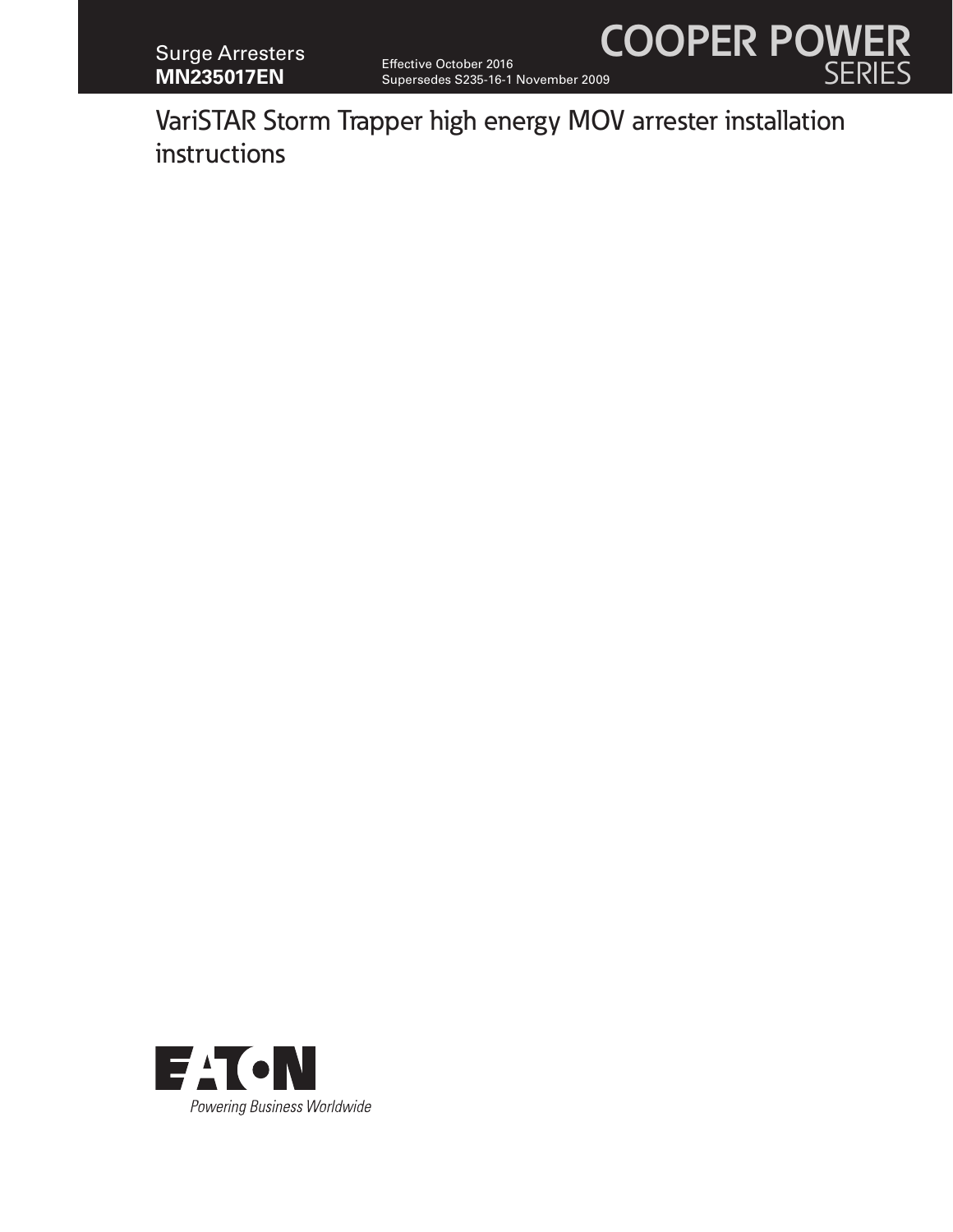# **DISCLAIMER OF WARRANTIES AND LIMITATION OF LIABILITY**

The information, recommendations, descriptions and safety notations in this document are based on Eaton Corporation's ("Eaton") experience and judgment and may not cover all contingencies. If further information is required, an Eaton sales office should be consulted. Sale of the product shown in this literature is subject to the terms and conditions outlined in appropriate Eaton selling policies or other contractual agreement between Eaton and the purchaser.

THERE ARE NO UNDERSTANDINGS, AGREEMENTS, WARRANTIES, EXPRESSED OR IMPLIED, INCLUDING WARRANTIES OF FITNESS FOR A PARTICULAR PURPOSE OR MERCHANTABILITY, OTHER THAN THOSE SPECIFICALLY SET OUT IN ANY EXISTING CONTRACT BETWEEN THE PARTIES. ANY SUCH CONTRACT STATES THE ENTIRE OBLIGATION OF EATON. THE CONTENTS OF THIS DOCUMENT SHALL NOT BECOME PART OF OR MODIFY ANY CONTRACT BETWEEN THE PARTIES.

In no event will Eaton be responsible to the purchaser or user in contract, in tort (including negligence), strict liability or otherwise for any special, indirect, incidental or consequential damage or loss whatsoever, including but not limited to damage or loss of use of equipment, plant or power system, cost of capital, loss of power, additional expenses in the use of existing power facilities, or claims against the purchaser or user by its customers resulting from the use of the information, recommendations and descriptions contained herein. The information contained in this manual is subject to change without notice.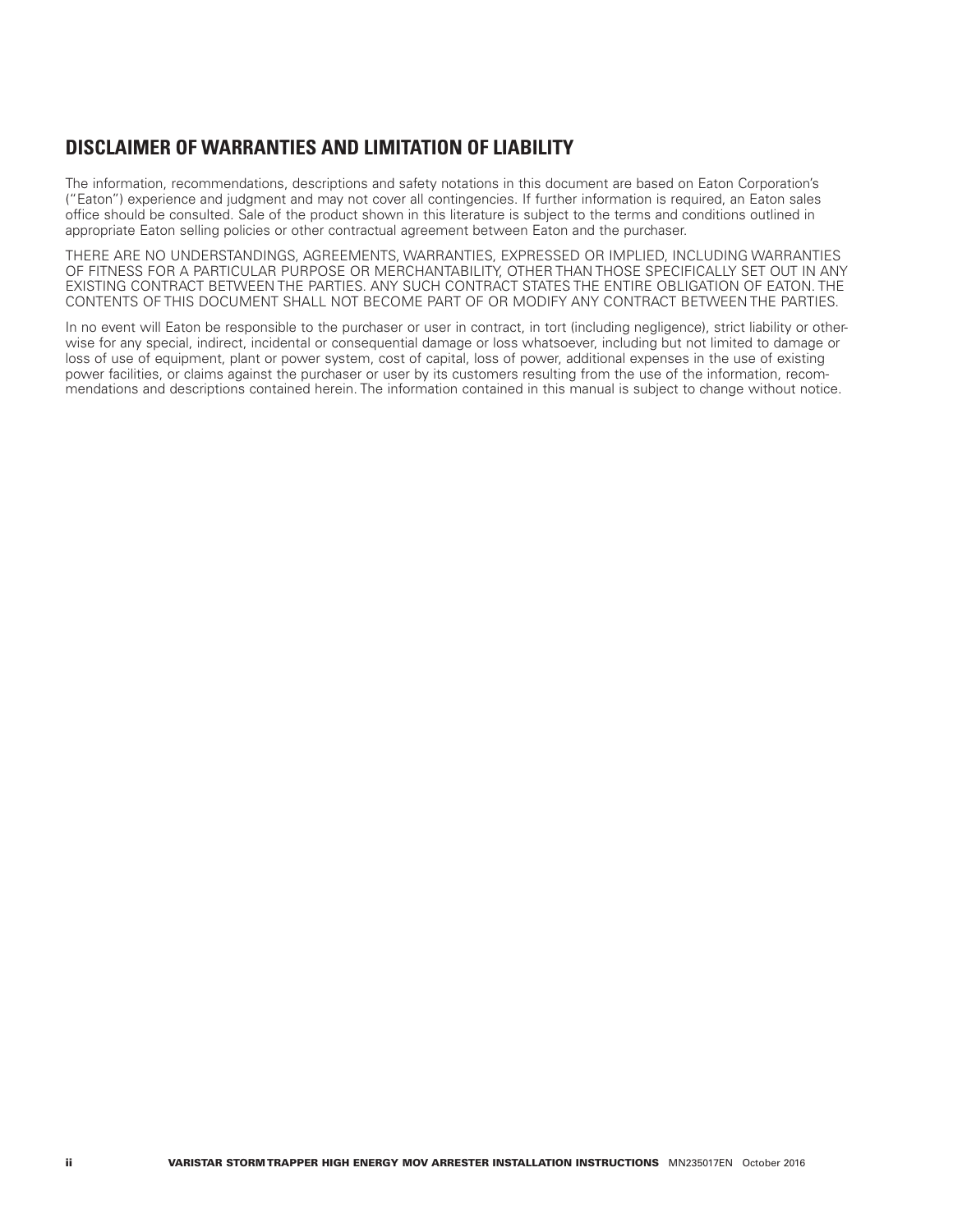## **Contents**

| <b>SAFETY INFORMATION</b>     |  |
|-------------------------------|--|
| <b>PRODUCT INFORMATION</b>    |  |
|                               |  |
|                               |  |
|                               |  |
|                               |  |
| <b>INSTALLATION PROCEDURE</b> |  |
|                               |  |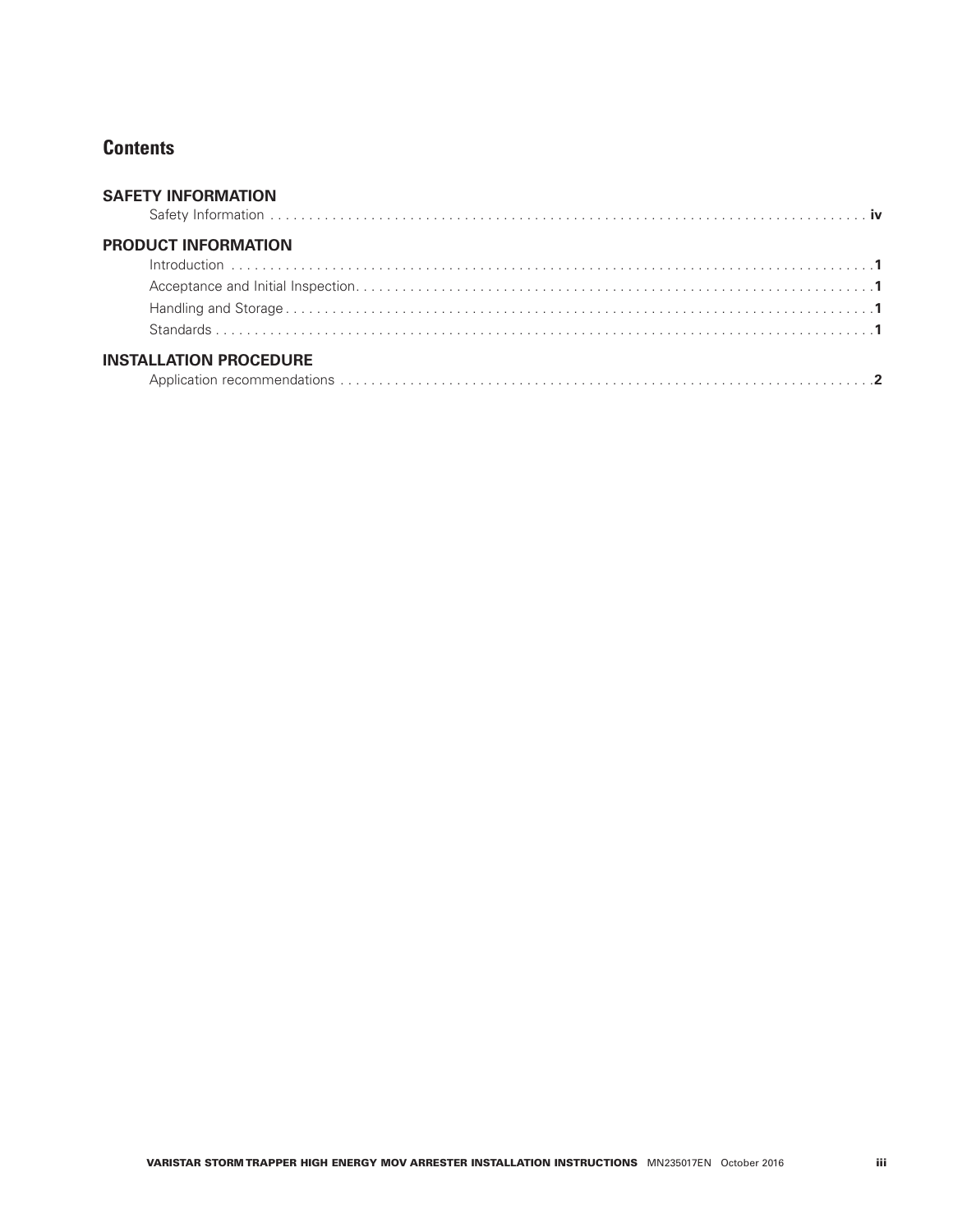





Eaton meets or exceeds all applicable industry standards relating to product safety in its Cooper Power™ series products. We actively promote safe practices in the use and maintenance of our products through our service literature, instructional training programs, and the continuous efforts of all Eaton employees involved in product design, manufacture, marketing, and service.

We strongly urge that you always follow all locally approved safety procedures and safety instructions when working around high voltage lines and equipment, and support our "Safety For Life" mission.

## **Safety information**

The instructions in this manual are not intended as a substitute for proper training or adequate experience in the safe operation of the equipment described. Only competent technicians who are familiar with this equipment should install, operate, and service it.

A competent technician has these qualifications:

- Is thoroughly familiar with these instructions.
- Is trained in industry-accepted high and low-voltage safe operating practices and procedures.
- Is trained and authorized to energize, de-energize, clear, and ground power distribution equipment.
- Is trained in the care and use of protective equipment such as arc flash clothing, safety glasses, face shield, hard hat, rubber gloves, clampstick, hotstick, etc.

Following is important safety information. For safe installation and operation of this equipment, be sure to read and understand all cautions and warnings.

## **Hazard Statement Definitions**

This manual may contain four types of hazard statements:

## **DANGER**

**Indicates an imminently hazardous situation which, if not avoided, will result in death or serious injury.**

## **WARNING**

**Indicates a potentially hazardous situation which, if not avoided, could result in death or serious injury.**

## **CAUTION**

**Indicates a potentially hazardous situation which, if not avoided, may result in minor or moderate injury.**

#### **CAUTION**

**Indicates a potentially hazardous situation which, if not avoided, may result in equipment damage only.**

#### **Safety instructions**

Following are general caution and warning statements that apply to this equipment. Additional statements, related to specific tasks and procedures, are located throughout the manual.

#### **DANGER**

**Hazardous voltage. Contact with hazardous voltage will cause death or severe personal injury. Follow all locally approved safety procedures when working around high**and low-voltage lines and equipment. **G103.3** 

## **WARNING**

**Before installing, operating, maintaining, or testing this equipment, carefully read and understand the contents of this manual. Improper operation, handling or maintenance can result in death, severe personal injury, and equipment damage.** G101.0

## **WARNING**

**This equipment is not intended to protect human life. Follow all locally approved procedures and safety practices when installing or operating this equipment. Failure to comply can result in death, severe personal injury and equipment damage.** G102.1

## **WARNING**

**Power distribution and transmission equipment must be properly selected for the intended application. It must be installed and serviced by competent personnel who have been trained and understand proper safety procedures. These instructions are written for such personnel and are not a substitute for adequate training and experience in safety procedures. Failure to properly select, install or maintain power distribution and transmission equipment can result in death, severe personal injury, and equipment damage.** G122.3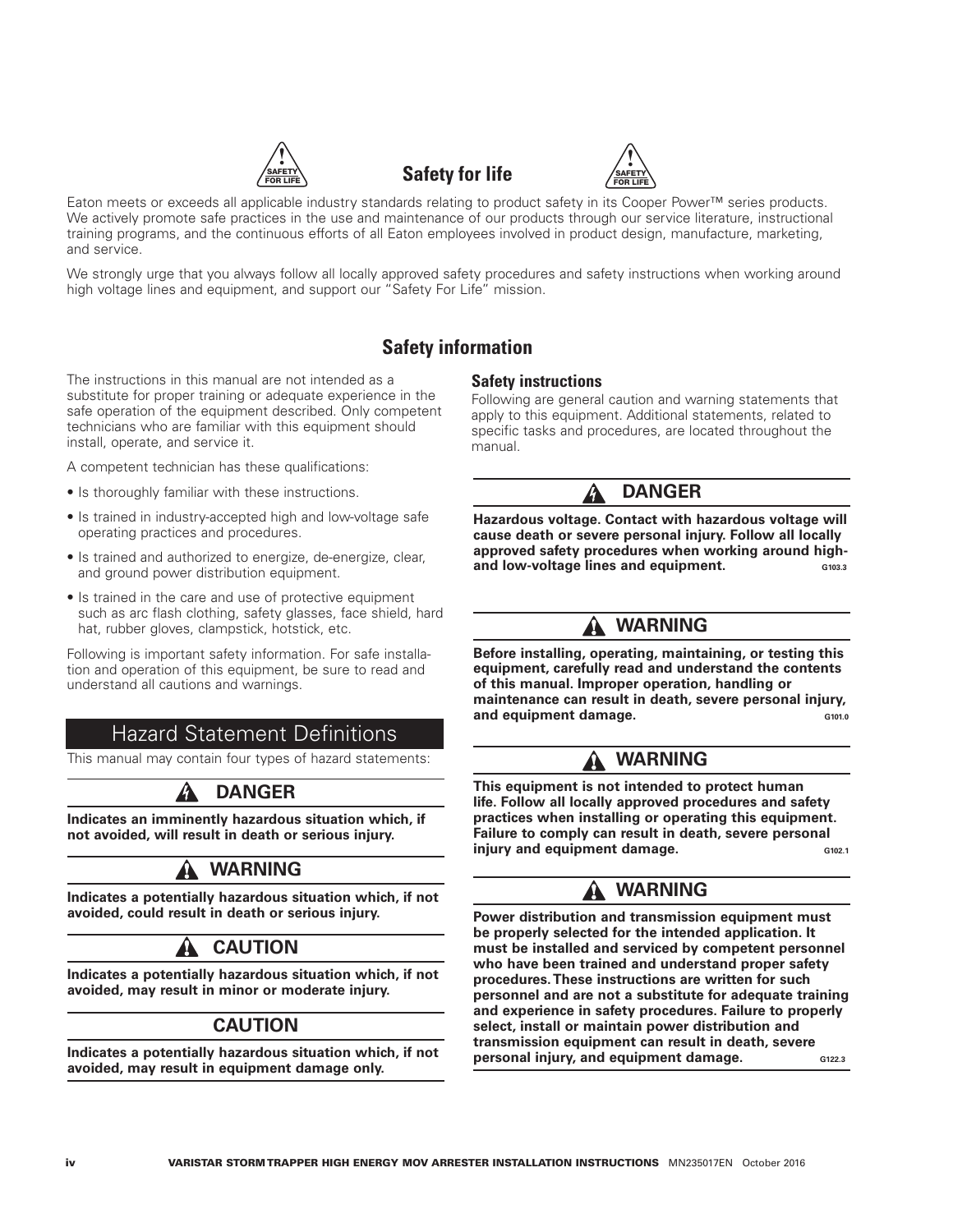#### **Product information**

#### **Introduction**

Eaton's Cooper Power™ series VariSTAR® Storm Trapper high energy MOV arrester is designed to provide overvoltage protection at the low-voltage side of distribution transformers. The Storm Trapper high energy arrester is the industry's first low-voltage distribution class arrester. It has successfully passed all design tests for light duty distribution class arresters per IEEE Std C62.11™-1993 standard and is CSA® listed for safety.

#### A  **WARNING**

**As with any electrical device, precautions must be observed to prevent injury due to electrical shock. Be sure all electricity is shut off before installing an arrester. It is recommended that installation be made only by an authorized technician.**

#### **Read This Manual First**

Read and understand the contents of this manual and follow all locally approved procedures and safety practices before installing or operating this equipment

#### **Additional Information**

These instructions cannot cover all details or variations in the equipment, procedures, or process described nor provide directions for meeting every possible contingency during installation, operation, or maintenance. When additional information is desired to satisfy a problem not covered sufficiently for the user's purpose, contact your Eaton representative.

#### **Acceptance and Initial Inspection**

Each Storm Trapper surge arrester is completely assembled, inspected, and tested at the factory. It is in good condition when accepted by the carrier for shipment. Upon receipt of a Storm Trapper surge arrester, inspect it thoroughly for damage and loss of parts incurred during shipment. If damage or loss is discovered, file a claim with the carrier immediately.

#### **Handling and Storage**

If the Storm Trapper surge arrester is to be stored for an appreciable time before installation, provide a clean, dry storage area.

#### **Quality Standards**

ISO 9001 Certified Quality Management System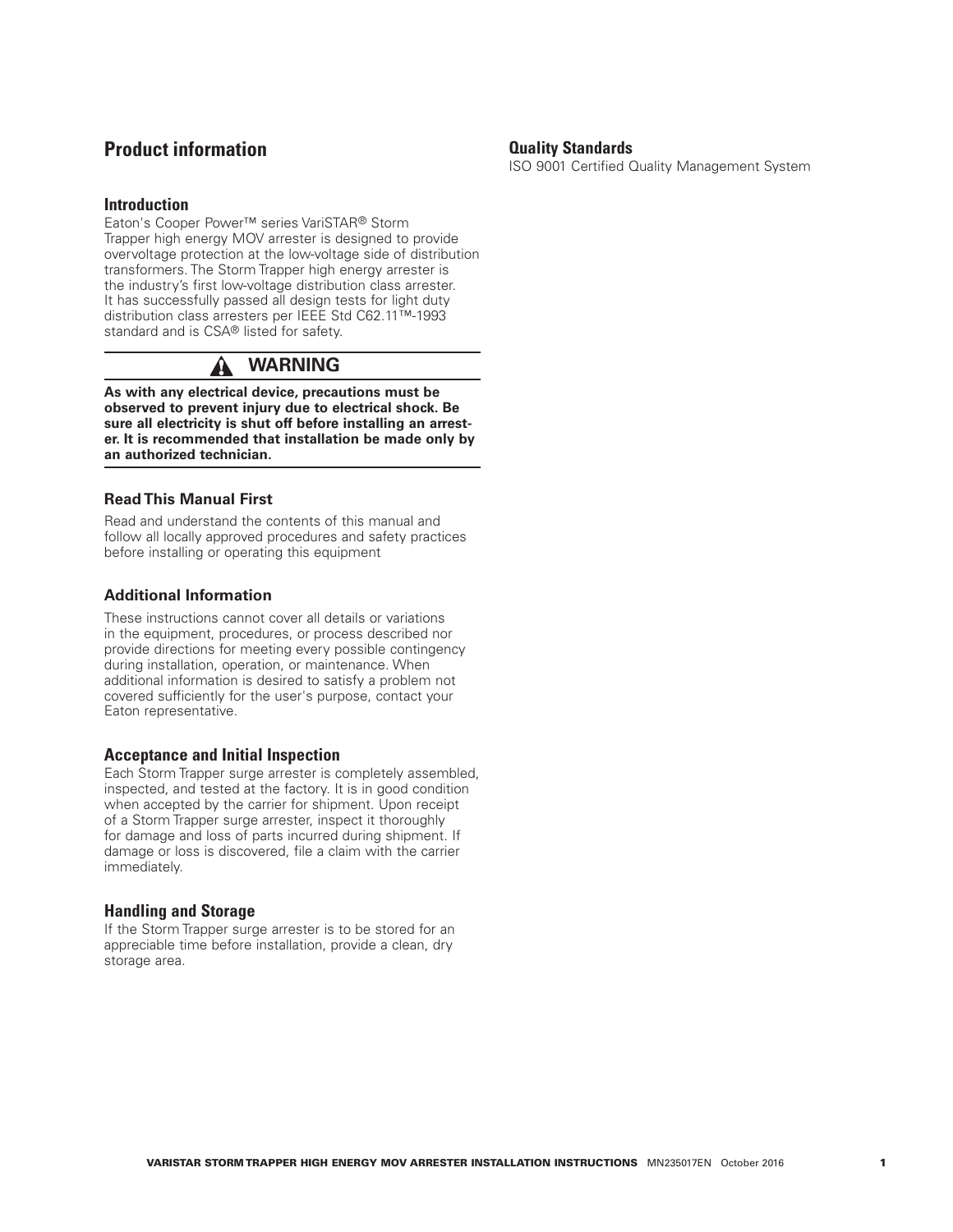





**Figure 2. External mount VariSTAR Storm Trapper high energy MOV arrester with optional mounting bracket.**

| <b>Table 1. Application Recommendations</b> |                               |                                                 |                      |                     |                                                   |                            |  |  |  |
|---------------------------------------------|-------------------------------|-------------------------------------------------|----------------------|---------------------|---------------------------------------------------|----------------------------|--|--|--|
| <b>System Configuration</b>                 |                               | <b>Storm Trapper High Energy Arrester</b>       |                      |                     |                                                   |                            |  |  |  |
| <b>Phase/Wiring</b>                         | <b>Voltage</b><br>(Volts rms) | <b>Arrester</b><br><b>Rating</b><br>(Volts rms) | MCOV*<br>(Volts rms) | Pole(s)<br>(Phases) | <b>See Wiring</b><br><b>Diagram</b><br>(Figure 3) | Catalog**<br><b>Number</b> |  |  |  |
|                                             | 120                           | 480                                             | 400                  |                     |                                                   | ASZH480C100                |  |  |  |
| Single-Phase/Two-Wire                       | 240                           | 480                                             | 400                  |                     |                                                   | ASZH480C100                |  |  |  |
|                                             | 480                           | 650                                             | 540                  |                     | 1                                                 | ASZH650C100                |  |  |  |
|                                             | 240/120                       | 480                                             | 400                  | 2                   | $\overline{2}$                                    | ASZH480C200                |  |  |  |
| Single-Phase/Three-Wire                     | 480/240                       | 480                                             | 400                  | 2                   | 2                                                 | ASZH480C200                |  |  |  |
| Three-Phase (ungrounded)/                   | 240                           | 480                                             | 400                  | 3                   | 3                                                 | ASZH480C300                |  |  |  |
| Three-Wire                                  | 480                           | 650                                             | 540                  | 3                   | 3                                                 | ASZH650C300                |  |  |  |
| Three-Phase (one-phase grounded)/           | 240                           | 480                                             | 400                  | 2                   | 4                                                 | ASZH480C200                |  |  |  |
| Three-Wire                                  | 480                           | 650                                             | 540                  | 2                   | 4                                                 | ASZH650C200                |  |  |  |
| Three-Phase (one-phase center-tap           | 240/120                       | 480                                             | 400                  | 3                   | 5                                                 | ASZH480C300                |  |  |  |
| grounded)/ Four-Wire                        | 480/240                       | 650                                             | 540                  | 3                   | 5                                                 | ASZH650C300                |  |  |  |
| Three-Phase/                                | 208Y/120                      | 480                                             | 400                  | 3                   | 6                                                 | ASZH480C300                |  |  |  |
| Four-Wire                                   | 480Y/277                      | 480                                             | 400                  | 3                   | 6                                                 | ASZH480C300                |  |  |  |

\* Maximum continuous operating voltage (MCOV) is the maximum designated rms value of power frequency voltage that may be applied continuously between the terminals of the arrester. Temporary overvoltage capability should not be exceeded during transformer production electrical tests.

\*\*Mounting bracket option available. Change last digit in catalog number to 1 (Example: ASZH480C101).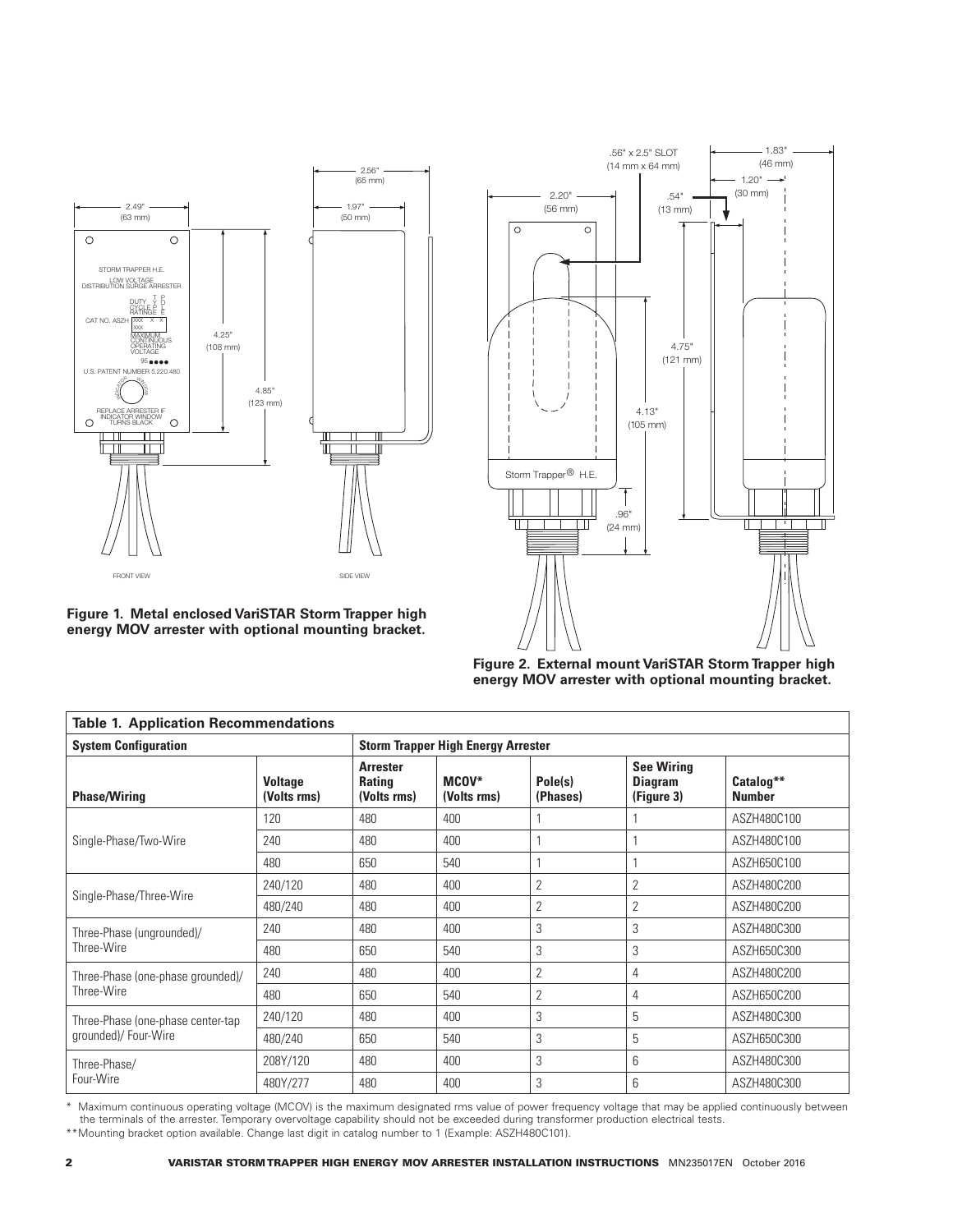## **Installation procedure**

The Storm Trapper high energy arrester is moisture proof for indoor and outdoor use. Prior to installing a Storm Trapper high energy arrester:

- 1. Consult Table 1 to make certain the arrester is correct for the applied system configuration.
- 2. Refer to the appropriate wiring diagram in Figure 3 for the proper connections.



#### **Figure 3. Wiring diagrams.**

**Note:** Black leads to line: white leads to ground.

Voltage between a white lead and any black lead should not exceed arrester MCOV rating. Eaton recommends that the arrester leads be trimmed to the minimum required length.